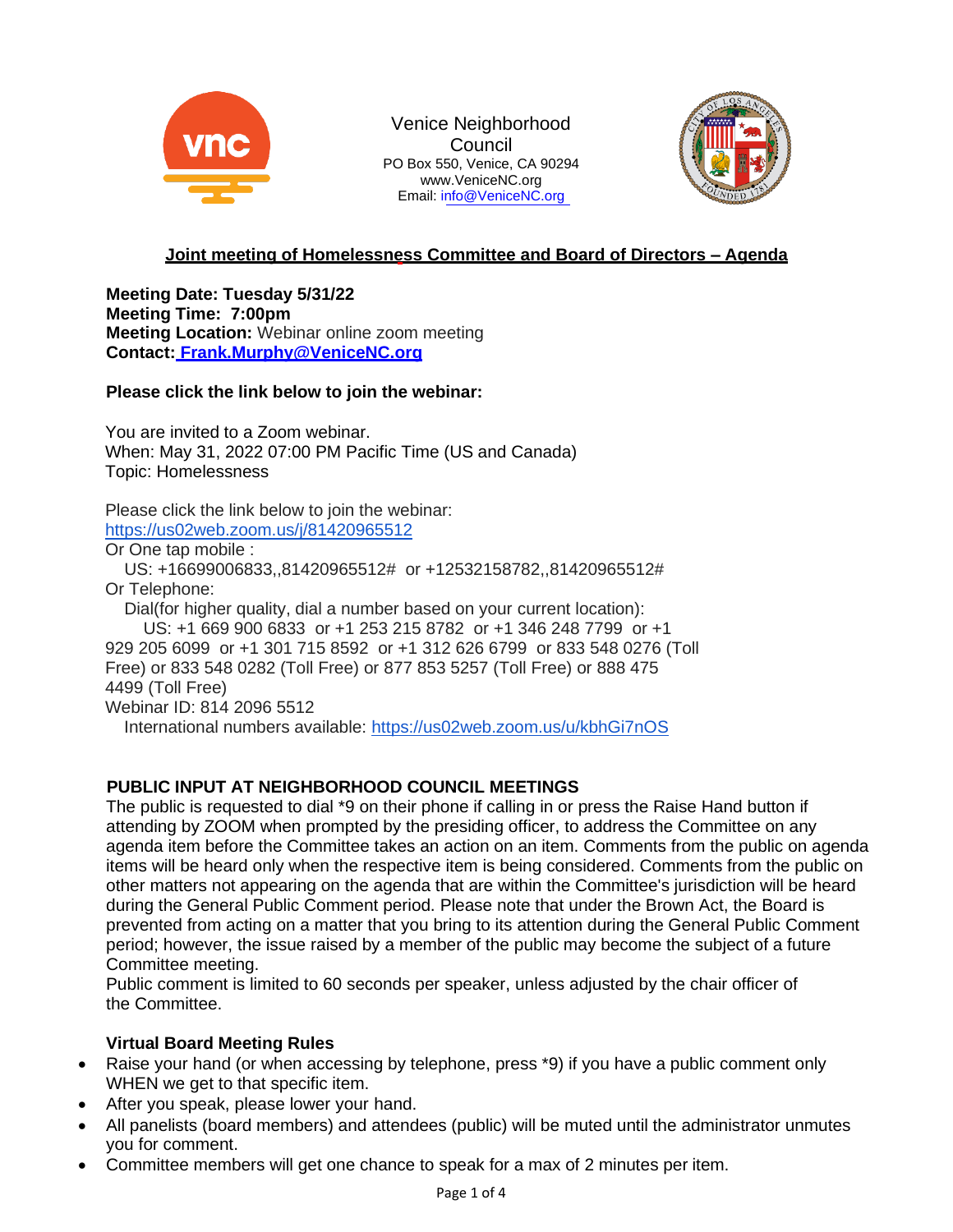- Public comment will be limited to one comment for 60 seconds per item.
- Please do not raise your hand more then once per item
- Raise your hand at the start of the items you want to speak on. We will then close public comment and announce the last person to speak a few minutes after the start of the item.
- No ceding your time to others will be allowed.
- The meeting is being video and audio recorded
- The public will be able to listen and speak but their video will be disabled.

# **1. 7:00 pm – Call to Order**

#### **2. Roll Call**

| <b>Frank Murphy (chair)</b> | <b>Jody Mortimer</b>          |
|-----------------------------|-------------------------------|
| <b>Brian Ulf</b>            |                               |
| <b>Colette Bailey</b>       |                               |
| <b>Pat Raphael</b>          |                               |
| <b>Liz Wright</b>           |                               |
| <b>Vicki Halliday</b>       | <b>Jim Murez (ex-officio)</b> |
| <b>Stan Muhammad</b>        |                               |

**3.** Review, Comment and Adopt Minutes from May 3, 2022 meeting

https:/[/www.venicenc.org/ncfiles/viewCommitteeFile/25925](http://www.venicenc.org/ncfiles/viewCommitteeFile/25925)

- **4.** Chair Report (5 minutes).
- **5.** PUBLIC COMMENT 1 minute on non-agenda items related to Homelessness Committee only.
- **6.** Homeless Round Table A panel of current or recent homeless people focusing on their story and their concern's, need's and want's when homeless. Juan Perez and others as available will join with Stan Muhammad as moderator. Questions from the public please submit prior to Monday AM to Vicki Halliday at [communications@venicenc.org](mailto:communications@venicenc.org) Presentation (20 minutes). Committee Q&A (15 minutes).
- **7.** Public comment on Homeless Round Table presentation. 1 minute.

## **8. Committee Comments on items not on the agenda for consideration**

## **9. ADJOURN**

**PUBLIC INPUT AT NEIGHBORHOOD COUNCIL MEETINGS**: The public is requested to fill out a "Speaker Card" to address the Neighborhood Committee on any agenda item before the Neighborhood Committee takes action on an item. Comments from the public on agenda items will be heard only when the respective item is being considered. Comments from the public on other matters not appearing on the agenda that are within the Neighborhood Committee jurisdiction will be heard during the General Public Comment period. Please note that under the Brown Act, the Neighborhood Committee is prevented from acting on a matter that you bring to its attention during the General Public Comment period; however, the issue raised by a member of the public may become the subject of a future Neighborhood Committee meeting. Public comment is limited to **1** minute per speaker, unless adjusted by the presiding officer.

**POSTING***:* In compliance with Government Code section 54957.5, non-exempt writings that are